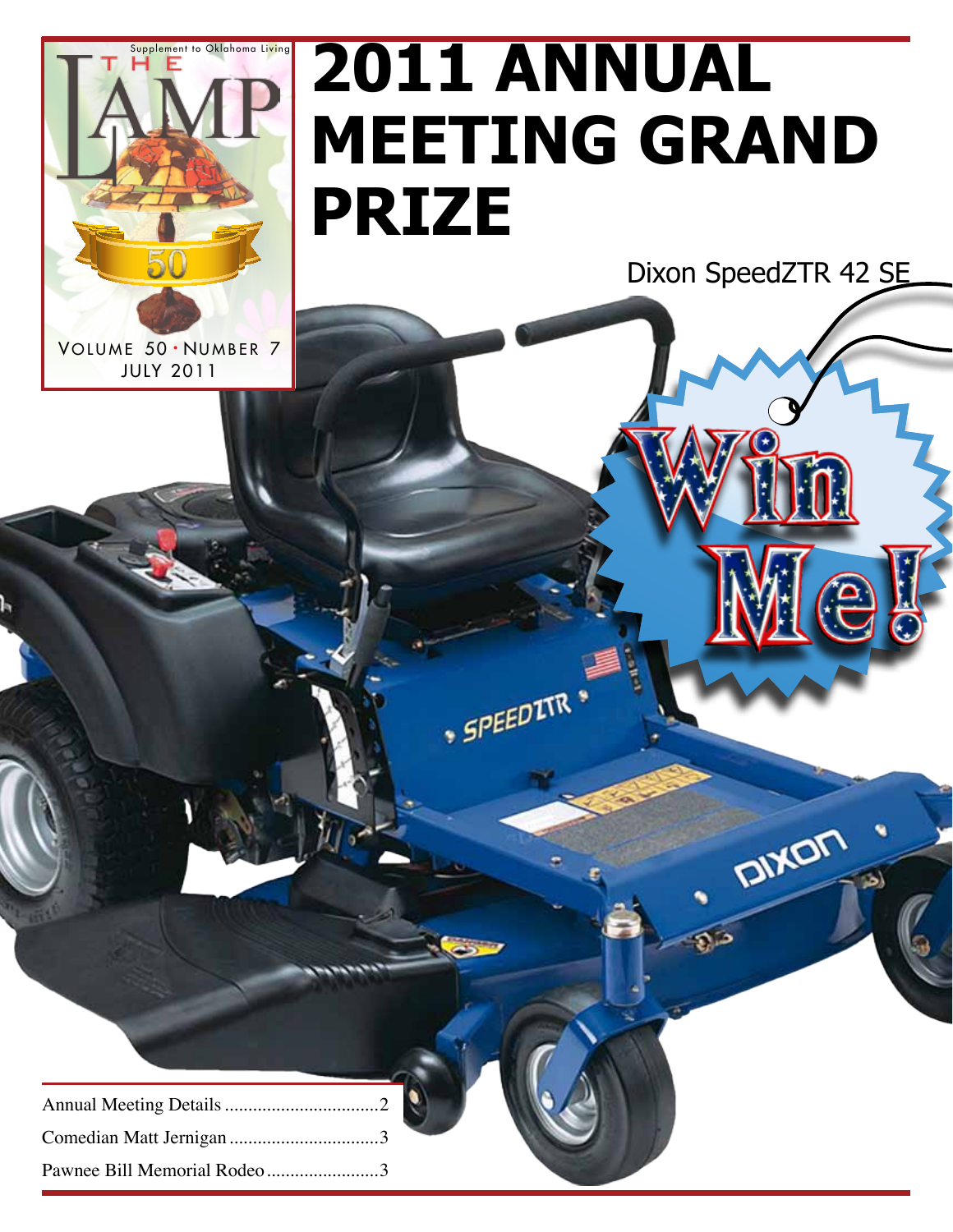### **Indian Electric's annual meeting details**



IEC's 's Annual Meeting will be held Thursday, August 11th, 2011, 7 p.m. at the Cleveland Event Center located at 324 N Gilbert in Cleveland, OK.

*IEC's Annual Meeting Will Be August 11th.*

Registration doors will open at 5:00 p.m. The registration gift this year will be \$20.00 cash given to the first 800 registered members. Registered members are entered into door-prize drawings totaling over \$5,500.00. The grand prize for this year's annual meeting is a 2011 Dixon SpeedZTR 42 SE riding lawn mower. The mower was purchased at Rice Farms in Fairfax, OK.

After registering, members may browse the food court and The Business and Arts spotlight in front of the Event Center. The food vendors are a great addition to our meeting. The Business and Arts spotlight is

back this year, with its collection of businesses and artisans from the IEC service area sharing their passions with members. The spotlight will be located in front of the Cleveland Event Center with the food court. The B&A Spotlight allows a limited number of participants to claim a space without charge. If you are interested in participating contact Clara Eulert at (918) 295-9558 or info@iecok.com to inquire about a reservation by July 15th, 2011.

Members will be entertained during registration by Ed Turley and the Midnight Special. A five piece band playing classic rock, country, blues and jazz styles of

music.

For the meeting, members will be delighted by comedian Matt Jernigan. Matt Jernigan is a talented performer who believes that comedy doesn't have to be crude. The Capital Credits will appear as a credit on your bill this year. Crediting the amount to your bill helps reduce the cost and amount of paper used by the co-op.

Shuttles will be available for attendees requiring assistance and will be traveling the parking areas. Wheel chair assistance will be provided at the door for those who need assistance with stairs.

If you have any questions feel free to call (918) 358-2514 and ask for Member Services. ♦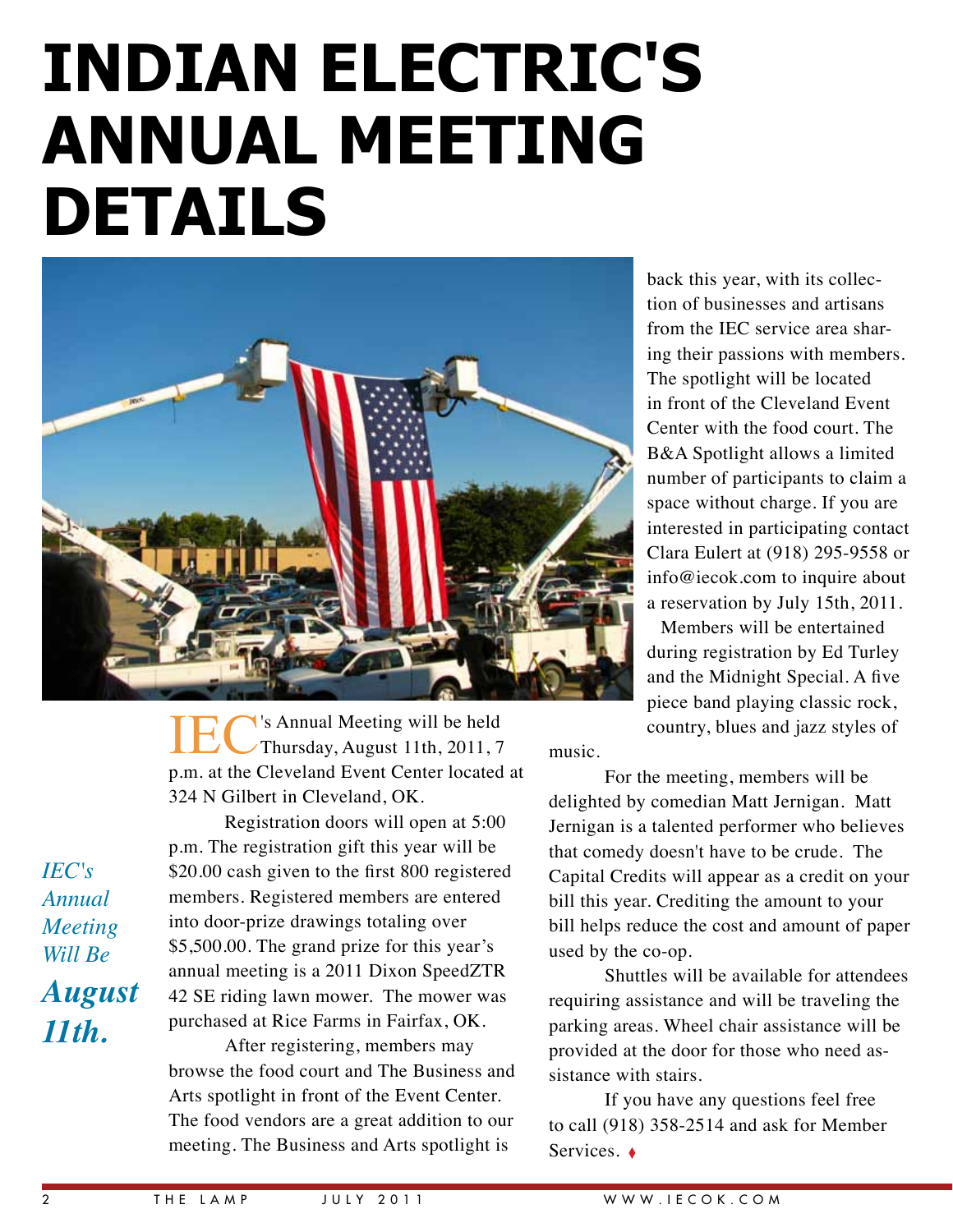# **Comedian Matt Jernigan**

### Musical comedy with celebrity impressions

att Jernigan performs clean comedy<br>with a humorous combination of<br>song parodies and celebrity impres-<br>sions. Matt's music, talent and humor always with a humorous combination of song parodies and celebrity impressions. Matt's music, talent and humor always leaves a lasting impression -- without a single

swear word or innuendo.

Matt hilariously spoofs popular rock, R&B, hip hop, country and pop stars. Matt guarantees something for everyone! Matt's long list of celebrity impressions includes Elvis Presley, Neil Diamond, Lady Gaga, Arnold Schwarzenegger,

> Johnny Mathis, Karl from the movie Sling Blade, Yoda!

A talented actor, Matt has appeared on many television shows, films, and commercials including The X Files, Days of Our Lives, Comedy Central's Make Me Laugh, and Matlock. He has performed in some of the nation's top comedy clubs including The World Famous Comedy Store in Hollywood and The Icehouse of Pasadena.

Matt takes pride in doing completely "curse-free" comedy because he believes that it doesn't have to be crude to be comedy.

Come and enjoy Matt at IEC's Annual meeting August 11, registration opens at 5pm. ◊